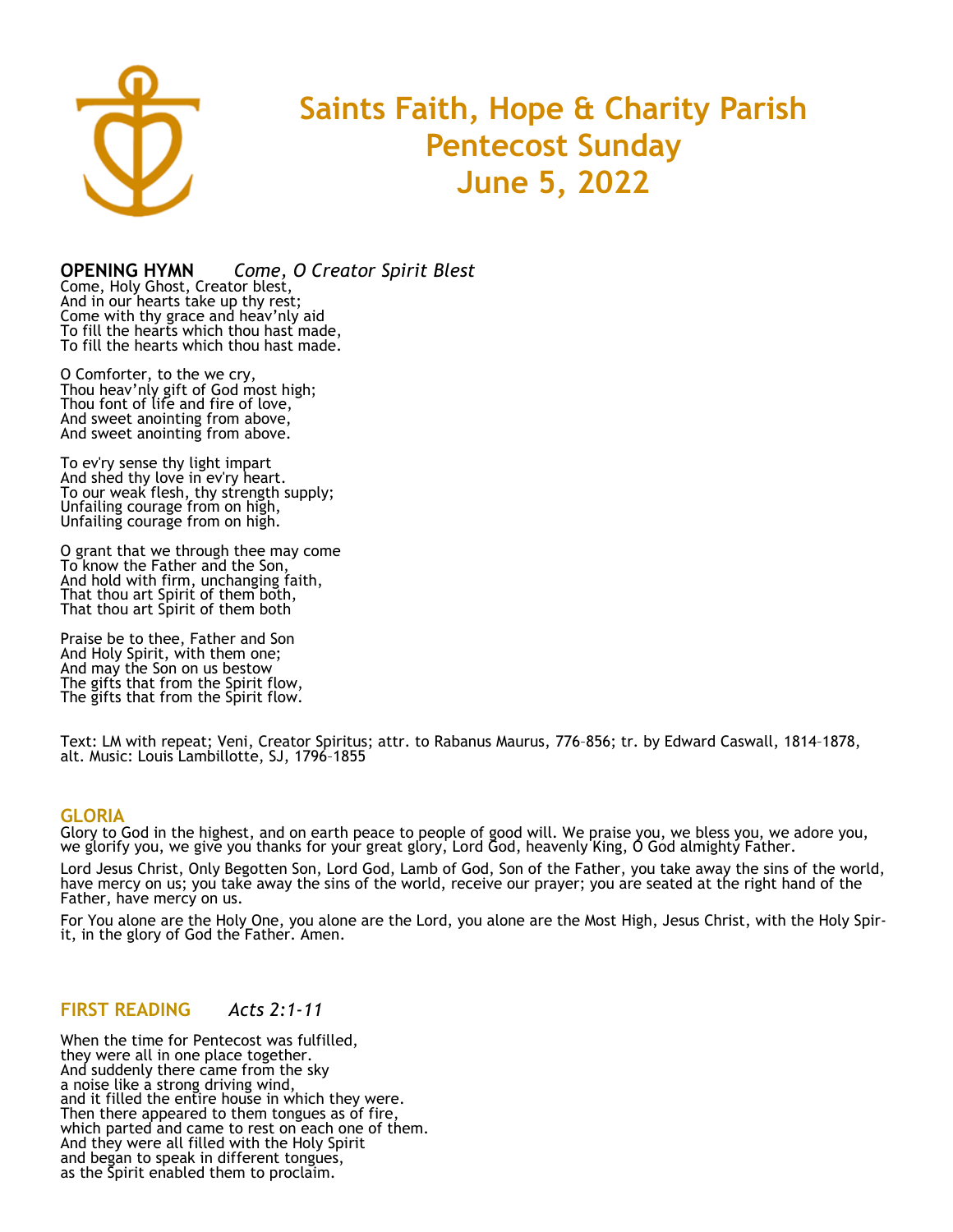# **FIRST READING (Cont'd.)** *Acts 2:1-11*

Now there were devout Jews from every nation under heaven staying in Jerusalem. At this sound, they gathered in a large crowd, but they were confused because each one heard them speaking in his own language. They were astounded, and in amazement they asked, "Are not all these people who are speaking Galileans? Then how does each of us hear them in his native language? We are Parthians, Medes, and Elamites, inhabitants of Mesopotamia, Judea and Cappadocia, Pontus and Asia, Phrygia and Pamphylia, Egypt and the districts of Libya near Cyrene, as well as travelers from Rome, both Jews and converts to Judaism, Cretans and Arabs, yet we hear them speaking in our own tongues of the mighty acts of God."

# **[LITURGY O](http://www.usccb.org/prayer-and-worship/the-mass/order-of-mass/liturgy-of-the-word/index.cfm)F THE WORD**

# **RESPONSORIAL PSALM** *Ps 104:1, 24, 29-30, 31, 34*

**Refrain:** *Lord, send out Your Spirit, and renew the face of the earth*

# **SECOND READING** *1 Cor 12:3b-7, 12-13*

Brothers and sisters: No one can say, "Jesus is Lord," except by the Holy Spirit.

There are different kinds of spiritual gifts but the same Spirit; there are different forms of service but the same Lord; there are different workings but the same God who produces all of them in everyone. To each individual the manifestation of the Spirit is given for some benefit.

As a body is one though it has many parts, and all the parts of the body, though many, are one body, so also Christ. For in one Spirit we were all baptized into one body, whether Jews or Greeks, slaves or free persons, and we were all given to drink of one Spirit.

**Sequence** *Veni, Sancte Spiritus*

#### **GOSPEL ACCLAMATION**  *Alleluia, Alleluia*

#### **GOSPEL** *Jn 20:19-23*

On the evening of that first day of the week, when the doors were locked, where the disciples were, for fear of the Jews, Jesus came and stood in their midst and said to them, "Peace be with you." When he had said this, he showed them his hands and his side. The disciples rejoiced when they saw the Lord. Jesus said to them again, "Peace be with you. As the Father has sent me, so I send you." And when he had said this, he breathed on them and said to them, "Receive the Holy Spirit. Whose sins you forgive are forgiven them, and whose sins you retain are retained."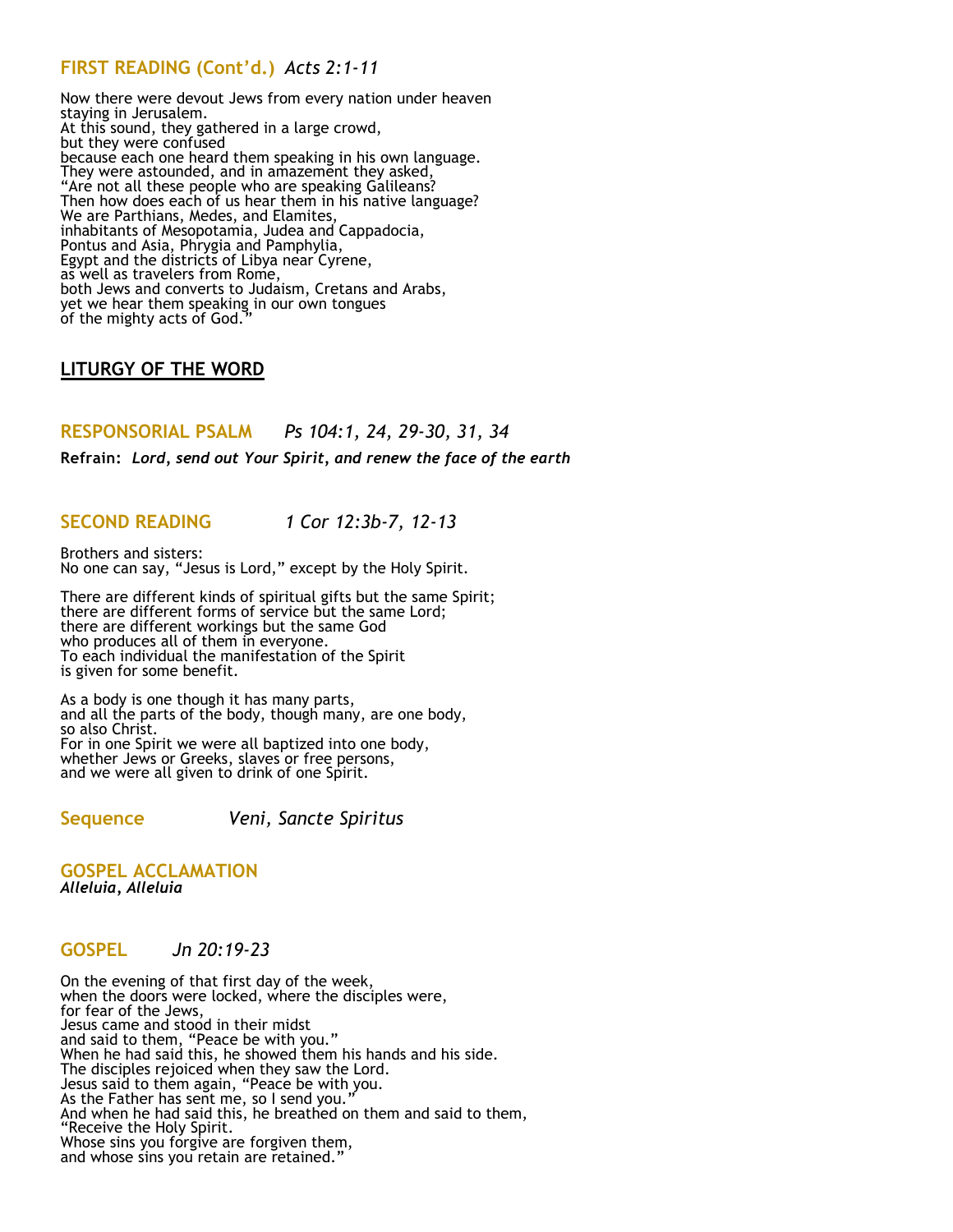## **HOLY, HOLY, HOLY - THE LORD'S PRAYER - SIGN OF PEACE - LAMB OF GOD - COMMUNION**

# **OFFERTORY HYMN** *P Brethe on Me, O Breath of God*

O breathe on me, O Breath of God, Fill me with life anew, That I may love the things you love, And do what you would do.

O breathe on me, O Breath of God, Until my heart is pure; Until my will is one with yours, To do and to endure.

O breathe on me, O Breath of God, My will to yours incline, Until this selfish part of me Glows with your fire divine.

O breathe on me, O Breath of God, So shall I never die, But live with you the perfect life Of your eternity.

Text: Edwin Hatch, 1835-1889

### **COMMUNION HYMN** *Spirit of God, Who Dwells Within my Heart*

Spirit of God, who dwells in me, Open my eyes that I may see. Come fill my heart and make me whole. Spirit of God, I am yours.

This is the Spirit of the living God, Who hears your every single prayer. O this is the Spirit of the living God, Who is always right there.

Come, Holy Spirit, and set me free To do the best I can. O come, Holy Spirit, and set me free To be all that I am.

Text: James E. Moore, Jr. b. 1951, © 2002, GIA Publications, Inc.

# **CONCLUDING RITES**

### **BLESSING AND DISMISSAL**